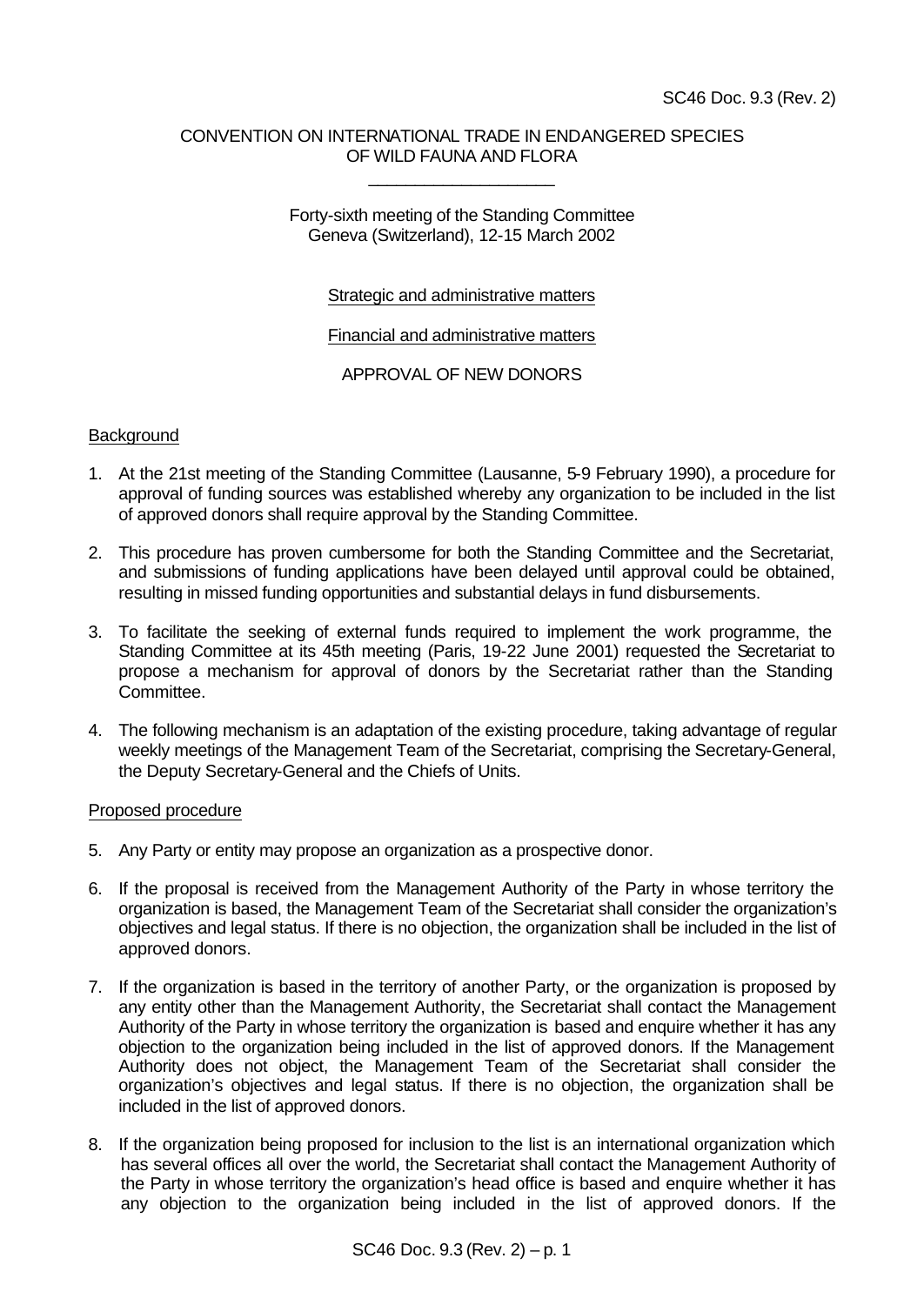Management Authority does not object, the Management Team of the Secretariat shall consider the organization's objectives and legal status. If there is no objection, the organization shall be included in the list of approved donors.

- 9. If the Management Authority of the Party where the organization is based does not endorse the inclusion of the organization in the list of approved donors, the Secretariat would discuss with it the reasons why it does not support this organization. Based on the information provided by the Management Authority, the Secretariat shall inform the entity that submitted the organization for inclusion about its rejection and the reasons for the rejection.
- 10. The Secretariat shall maintain the list of approved donors and shall report to the Standing Committee any new organizations that have been added, rejected or deleted.

#### Action required

11. The Secretariat hereby requests the Standing Committee to approve the presentation of this new procedure for the approval of new donors at the next meeting of the Conference of the Parties. If approved, the Secretariat shall present it to the 12th meeting of the Conference of the Parties for agreement to this new procedure.

## Proposed new donor

- 12. The Secretariat presents Species Survival Network (SSN) as a potential donor for CITES special projects and activities. SSN has requested to be included in the list of approved donors. The "Request for donor approval" for SSN is attached as an Annex.
- 13. The Secretariat hereby requests the Standing Committee to approve the inclusion of Species Survival Network in the list of approved donors.